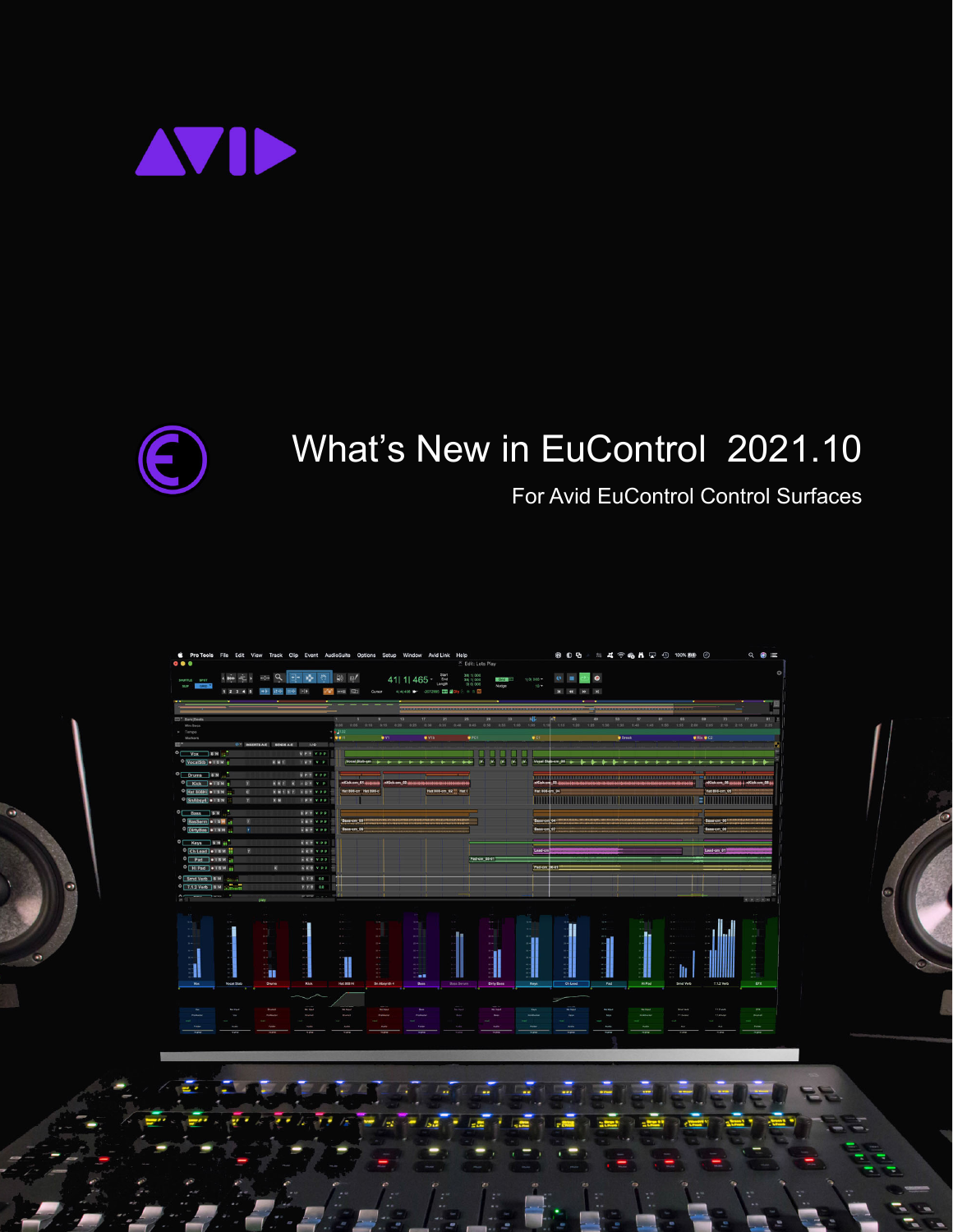#### **Legal Notices**

© 2021 Avid Technology, Inc., ("Avid"), all rights reserved. This guide may not be duplicated in whole or in part without the written consent of Avid.

For a current and complete list of Avid trademarks visit: **<http://www.avid.com/legal/trademarks-and-other-notices>**

Bonjour, the Bonjour logo, and the Bonjour symbol are trademarks of Apple Computer, Inc.

Thunderbolt and the Thunderbolt logo are trademarks of Intel Corporation in the U.S. and/or other countries.

This product may be protected by one or more U.S. and non-U.S. patents. Details are available at **[www.avid.com/patents](http://www.avid.com/legal/patent-marking)**.

Product features, specifications, system requirements, and availability are subject to change without notice.

**Guide Part Number** 9329-66315-00 REV A 10/21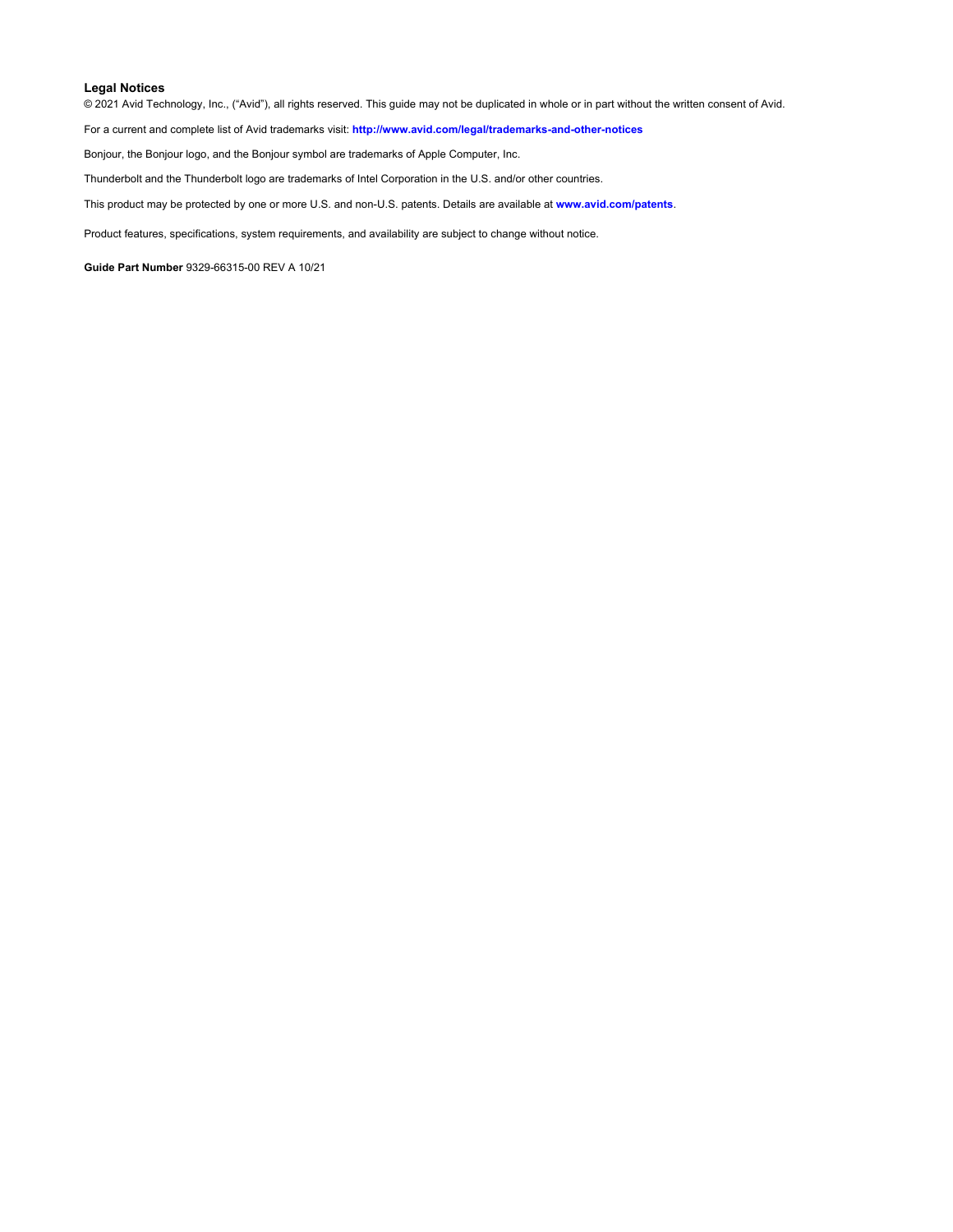## **Contents**

| Software Installation (and according to the control of the control of the control of the control of the control of the control of the control of the control of the control of the control of the control of the control of th |  |
|--------------------------------------------------------------------------------------------------------------------------------------------------------------------------------------------------------------------------------|--|
|                                                                                                                                                                                                                                |  |
|                                                                                                                                                                                                                                |  |
|                                                                                                                                                                                                                                |  |
|                                                                                                                                                                                                                                |  |
|                                                                                                                                                                                                                                |  |
|                                                                                                                                                                                                                                |  |
|                                                                                                                                                                                                                                |  |
|                                                                                                                                                                                                                                |  |
|                                                                                                                                                                                                                                |  |
|                                                                                                                                                                                                                                |  |
|                                                                                                                                                                                                                                |  |
|                                                                                                                                                                                                                                |  |
|                                                                                                                                                                                                                                |  |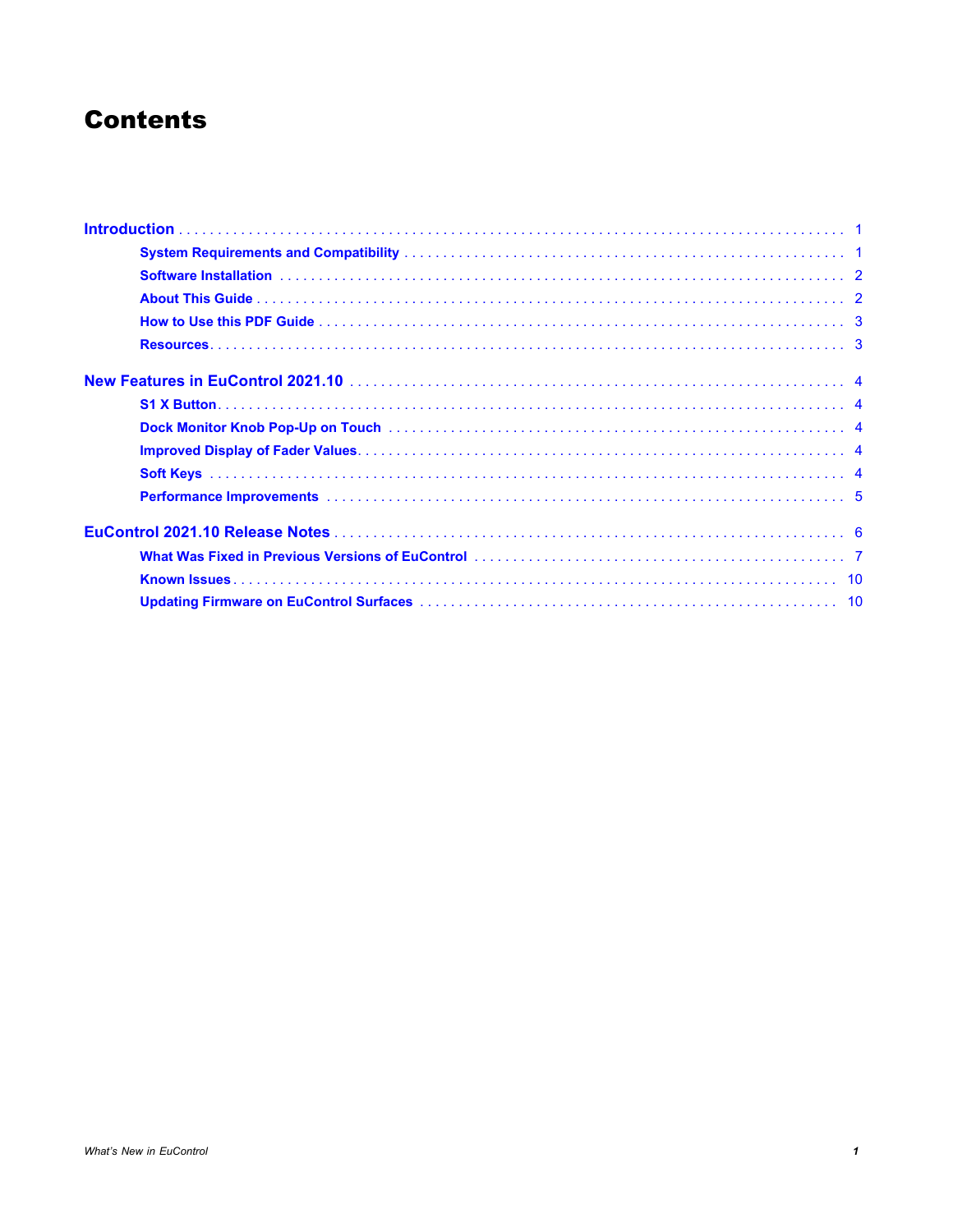## <span id="page-3-0"></span>Chapter 1: Introduction

This document describes the new and changed features in EuControl software version 2021.10 for Avid S1, S3, Dock, Control app, and Artist Series media controllers for Avid Pro Tools<sup>®</sup> and other EUCON<sup>™</sup>-aware applications.

For information about fixed and known issues, see **[EuControl 2021.10 Release Notes](#page-8-1)**. To get the latest version of EuControl software for the Control app, S1, S3, Dock, and Artist Series, download it from your **[Avid Account](https://www.avid.com/account)**.

## <span id="page-3-1"></span>System Requirements and Compatibility

Avid can only assure compatibility and provide support for hardware and software it has tested and approved. For the latest information about operating system requirements, compatible DAWs and other applications, and links to additional resources, visit **[EuControl Compatibility](http://avid.force.com/pkb/articles//Compatibility/EuControl-Compatibility?retURL=%2Fpkb%2Farticles%2Fhow_to%2FEuControl-3P-Setup&popup=true)**.

**DAW Compatibility** At the time of this writing, EuControl Software v2021.10 is compatible with the following (or later versions):

- Avid Pro Tools and Pro Tools | Ultimate 2021.6 or later (2021.10 is required for some included features and fixes)
- Adobe Audition and Premiere
- Steinberg Nuendo 11 and Cubase 11 and later
- Apple Logic 10
- Magix Sequoia 14
- Merging Pyramix 8.x (Native only), Pyramix 9.x and later
- Avid XMON S6
- Pro Tools | MTRX, and ProMon (DADman) for Pro Tools | MTRX, MTRX Studio, and NTP Technology AX32

**Avid Control and EuControl Compatibility** Avid Control and EuControl versions do not need to be identical. For example, EuControl software v20.5.0 will work with Avid Control app version 20.5.1, but not with Avid Control app 20.6.

**EUCON Development Partners** For setup and configuration instructions for several applications from EUCON Development Partners, see the *EUCON Application Setup Guide.pdf,* available for download from your Avid account. Please note that while these applications are EUCON-enabled, the extent of integration with Avid control surfaces and supported software versions are at the sole direction of the respective manufacturer. For details, please contact the manufacturer.

**macOS Privacy Settings** On macOS 10.14/"Mojave" and later (including "Catalina") you will be prompted to add applications such as EuControl and Pro Tools to the Privacy list in System Preferences. If so, follow the on-screen instructions.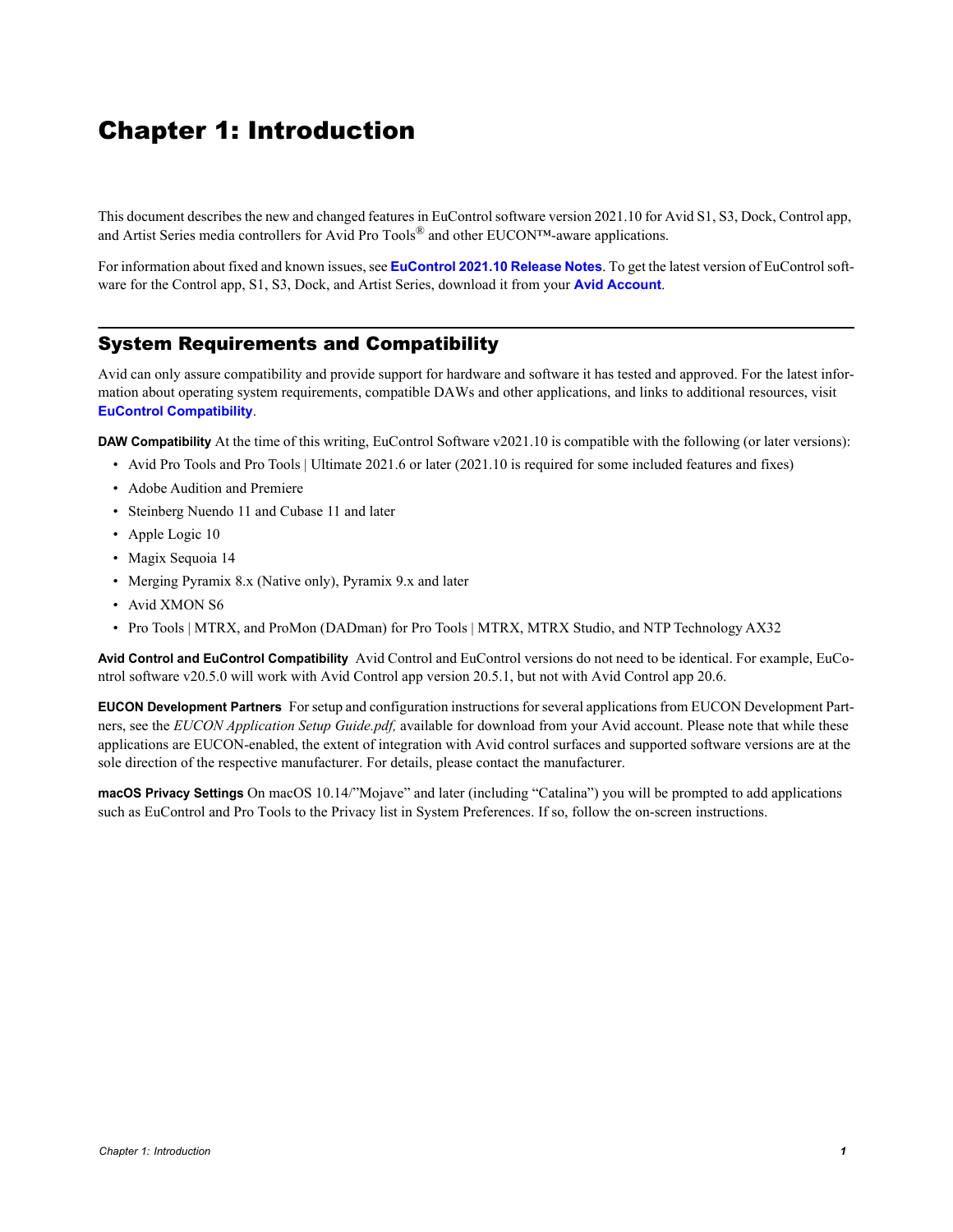## <span id="page-4-0"></span>Software Installation

To install your controller as well as EuControl software, follow the instructions in the most recent editions of the following guides:

| Guide                                    | <b>Description</b>                                                                                                                                                                                                                                     |
|------------------------------------------|--------------------------------------------------------------------------------------------------------------------------------------------------------------------------------------------------------------------------------------------------------|
| <b>Using EuControl Surfaces.pdf</b>      | Comprehensive operations quide for all controllers that explains track and session basics,<br>recording, plug-ins and sends, mixing, and more including explanations of all EuControl Set-<br>tings and examples of how to use and customize Soft Keys |
| <b>Avid Control Guide.pdf</b>            | Installation instructions, overview of controls and features, and hardware specifications                                                                                                                                                              |
| <b>Avid Dock Guide.pdf</b>               | Installation instructions, overview of controls and features, and hardware specifications                                                                                                                                                              |
| <b>Avid S1 Guide.pdf</b>                 | Installation instructions, overview of controls and features, and hardware specifications                                                                                                                                                              |
| Avid S3 Guide.pdf                        | Installation instructions, overview of controls and features, AVB audio capabilities, and hard-<br>ware specifications                                                                                                                                 |
| <b>EUCON Application Setup Guide.pdf</b> | Setup and configuration instructions for applications from EUCON Development Partners                                                                                                                                                                  |

You can download all EuControl documentation from this article on our Knowledge Base: **[EuControl Product Guides](http://avid.force.com/pkb/articles//user_guide/EuControl-Product-Guides)**

## <span id="page-4-1"></span>About This Guide

All of our guides use the following conventions to indicate menu choices and key commands:

| <b>Convention</b> | Action                                               |
|-------------------|------------------------------------------------------|
| File > Save       | Choose Save from the File menu                       |
| Control+N         | Hold down the Control key and press the N key        |
| Control-click     | Hold down the Control key and click the mouse button |
| Right-click       | Click with the right mouse button                    |

The names of Commands, Options, and Settings that appear on-screen are in a different font.

The names of switches and keys on the control surface are shown in bold (such as **Select**). In addition, the **SHIFT** switch on S1, S3, and Dock is always shown in bold to distinguish it from the Shift switch on the computer keyboard.

The following symbols are used to highlight important information:

*User Tips are helpful hints for getting the most from your system.*



*Important Notices include information that could affect your data or the performance of your system.*

*Shortcuts show you useful keyboard or mouse shortcuts.*

*Cross References point to related sections in this guide and other Avid guides.*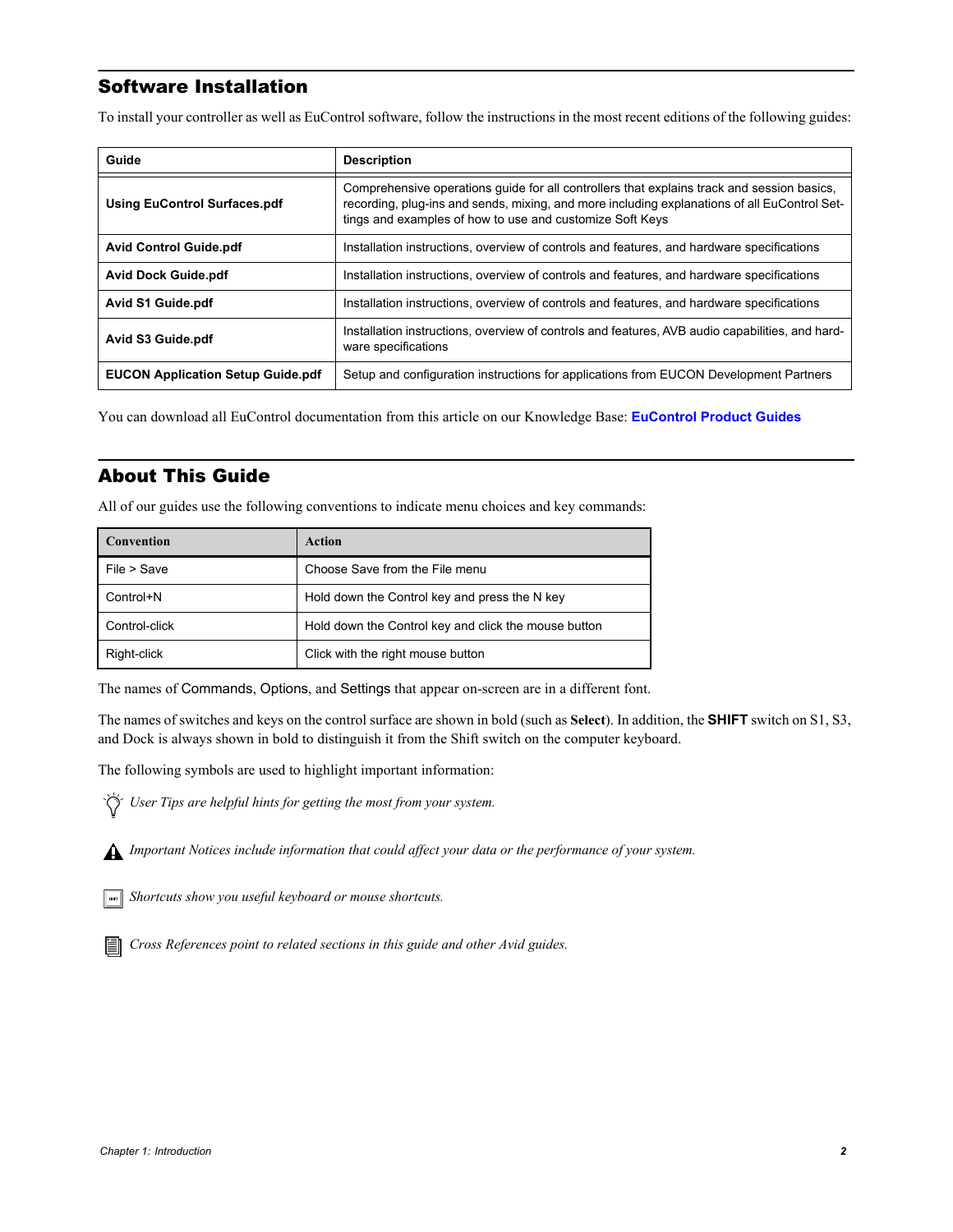## <span id="page-5-0"></span>How to Use this PDF Guide

These are some useful features of this PDF:

- The Bookmarks on the left serve as a continuously visible table of contents. Click on a subject heading to jump to that page.
	- Click a + symbol to expand that heading to show subheadings. Click the symbol to collapse a subheading.
- The Table of Contents provides active links to their pages. Select the hand cursor, allow it to hover over the heading until it turns into a finger, then click to locate to that subject and page.
- All cross references in **blue** are active links. Click to follow the reference.
- Select Find from the Edit menu to search for a subject.

## <span id="page-5-1"></span>**Resources**

The Avid website (**www.avid.com**) is your best online source for information to help you get the most out of your Avid system. The following are just a few of the services and features available.

## Account Activation, Product Registration, and License Activation

Activate your product to access downloads in your Avid account (or create an account if you don't have one). Activate your software license here:

**<https://my.avid.com/products/redemption>**

## Get Started Fast Video Tutorials

Watch video tutorials for the Control app, Dock, S1, S3, and other EuControl products on YouTube: **[Get Started Fast with Pro Tools | Control, S3, and Dock](https://www.youtube.com/playlist?list=PLhCR_8aS9jOM6Y3QZwzLC-KZnP0b4hEjz)**

**[Avid S1 Playlist](https://www.youtube.com/playlist?list=PLhCR_8aS9jOMkOWHVv2ydnVnRT4C4TJda)**

For S6, check out the new **[Avid Pro Tools | S6 Workflows](https://www.youtube.com/playlist?list=PLhCR_8aS9jOPO2WLom-lUkQjZgbW498Rf)** and original **[Get Started Fast with S6](https://www.youtube.com/playlist?list=PLhCR_8aS9jOPp-bo_wjYUpkBsVjiUH2gB)** video tutorials.

You can find more videos, including the latest workflow tutorials, on the Avid website. Go to **www.avid.com,** view Products and select Pro Mixing. Follow the links for your controller and check the Learn and Support listings for video resources.

## Support and Downloads

Contact Avid Customer Care (technical support); download software updates and the latest online manuals; browse the Compatibility documents for system requirements; search the online Knowledge Base or join the worldwide Avid user community on the User Conference. For example, for Pro Tools | Control resources visit:

**https://www.avid.com/learn-and-support**

For user guides for Avid Control, S1, S3, Dock, and Artist Series media controllers, visit:

**[EuControl Product Guides](http://avid.force.com/pkb/articles//user_guide/EuControl-Product-Guides)**

For setup and configuration instructions for several applications from EUCON Development Partners, see the *EUCON Application Setup Guide.pdf,* available for download from your Avid account.

For S6 support, trouble-shooting, and downloads, visit: **http://avid.force.com/pkb/articles/faq/Avid-S6-Support**

## Products and Developers

Learn about Avid products; download demo software or learn about our Development Partners and their plug-ins, applications, and hardware. **https://www.avid.com/Products/index.html**

## News and Events

Get the latest news from Avid or sign up for a demo.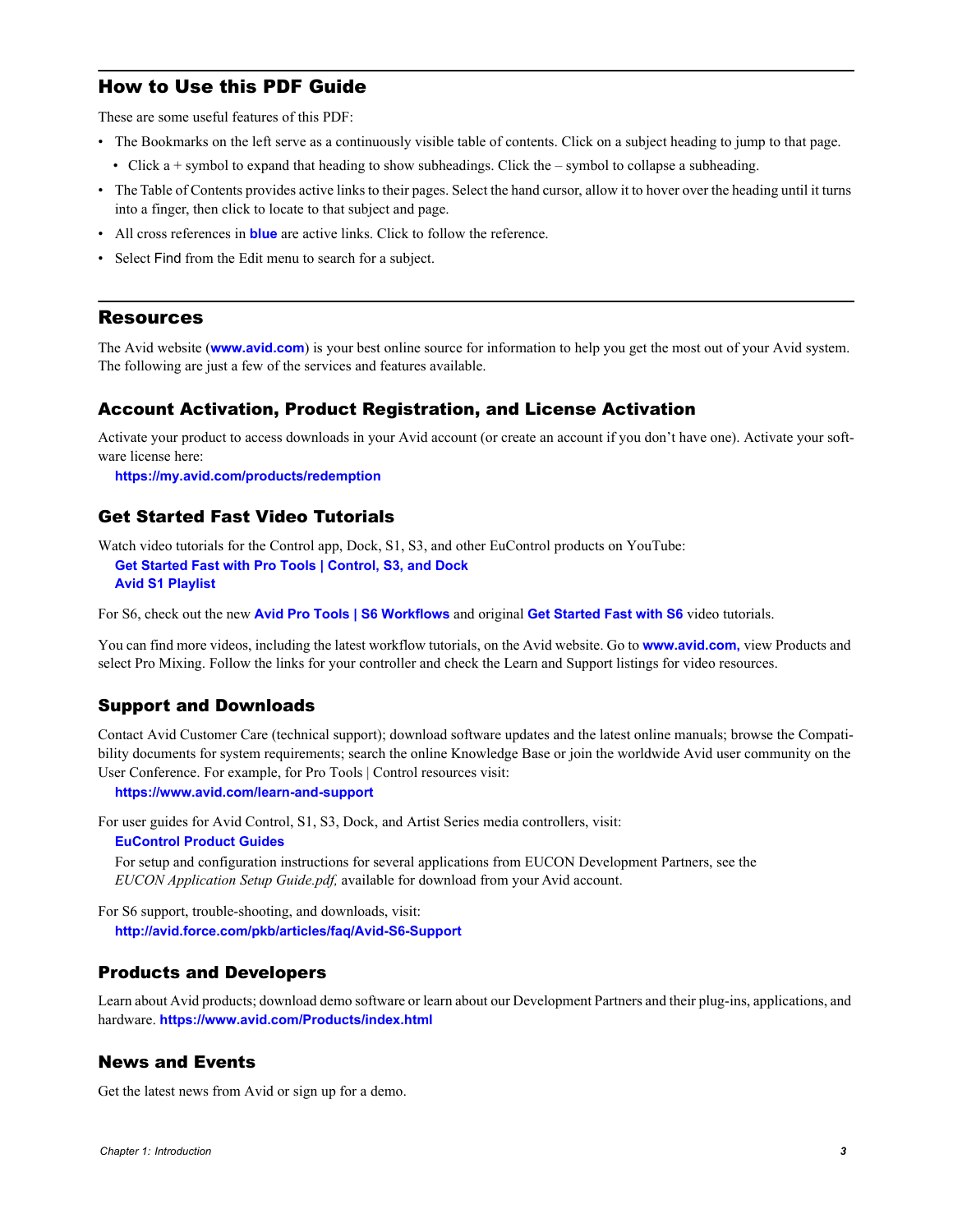## <span id="page-6-0"></span>Chapter 2: New Features in EuControl 2021.10

## <span id="page-6-1"></span>S1 X Button

If the S1 surface is focused on any of these knob sets the **X** switch (**Surface SHIFT + Page > / X**) lets you do the following for the currently attentioned track:

| <b>Function</b>          | <b>Action</b>                                           | <b>LED Indication*</b>                                                                   |  |
|--------------------------|---------------------------------------------------------|------------------------------------------------------------------------------------------|--|
| <b>Inserts Top Level</b> | Toggle bypass on all inserts for the attentioned track  | Bypassed, LED is unlit<br>All enabled, LED lights green<br>Mixed state, LED lights amber |  |
| Plug-In                  | Toggle bypass on the plug-in for the attentioned track  | Bypassed, LED is unlit<br>All enabled, LED lights green                                  |  |
| EQ                       | Toggle bypass on the EQ for the attentioned track       | Bypassed, LED is unlit<br>All enabled, LED lights green                                  |  |
| Dyn                      | Toggle bypass on the Dynamics for the attentioned track | Bypassed, LED is unlit<br>All enabled, LED lights green                                  |  |

\*The LED indication is only visible when **Surface SHIFT** is depressed.

## <span id="page-6-2"></span>Dock Monitor Knob Pop-Up on Touch

The Monitor/Control Room knob set is displayed on-screen in the lower-right corner of the Avid Control app while the Monitor knob is being touched (instead of only while being adjusted as available in previous versions of EuControl).



*Dock Monitor Knob pop-up*

## <span id="page-6-3"></span>Improved Display of Fader Values

Fader displays now show values to a tenth of a dB at all positions for all DAWs (previously only integer values were shown in some DAWs when below –10 dB).

## <span id="page-6-4"></span>Soft Keys

The following Pro Tools View options are available as Soft Keys (requires Pro Tools 2021.10 or later):

- I/O
- EQ Curve
- Object
- Meters and Faders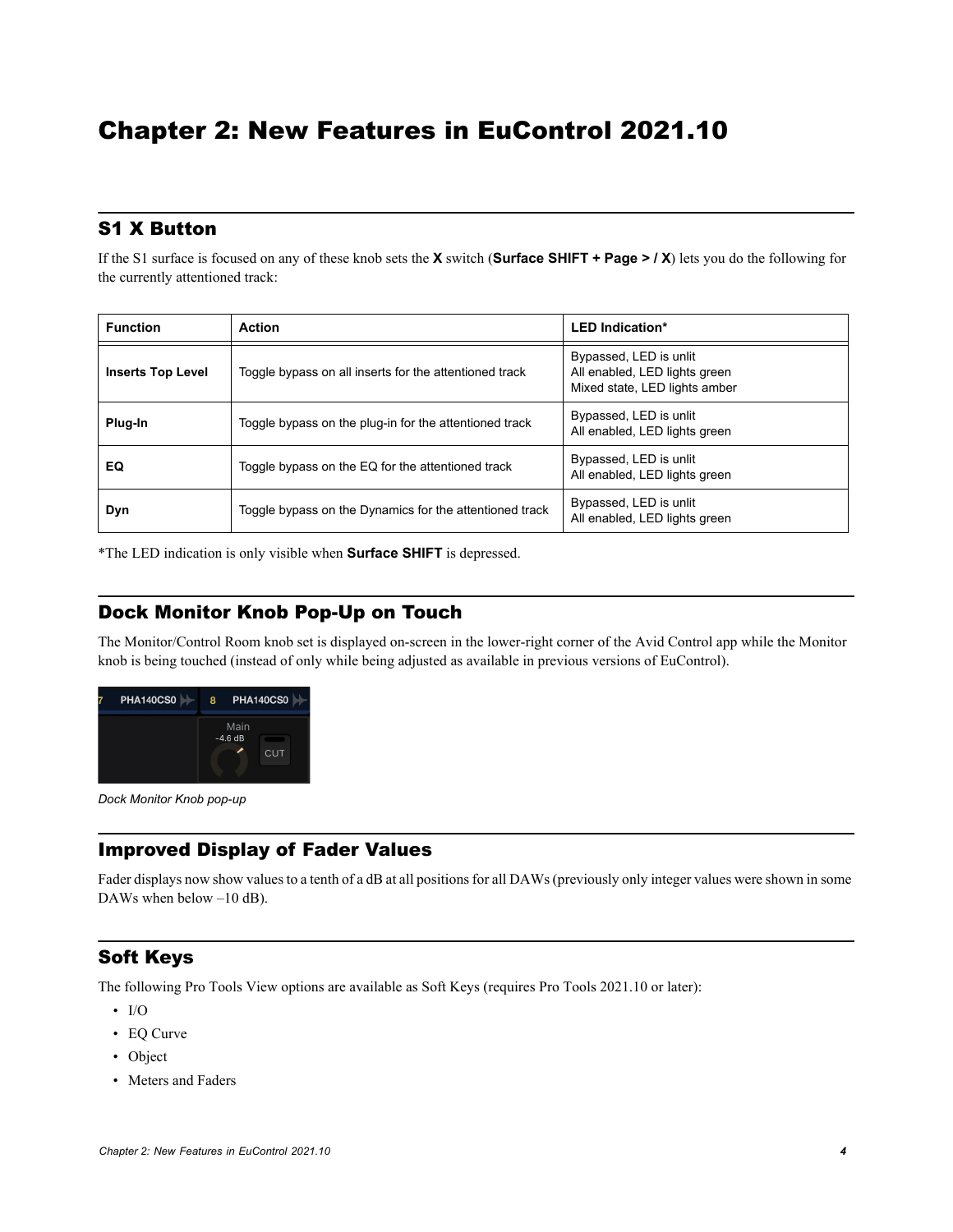## <span id="page-7-0"></span>Performance Improvements

## **(Requires Pro Tools 2021.10 or Later)**

Performance with Pro Tools has been improved in several ways, including a new setting Exclude Inactive Tracks.

- Loading and closing Pro Tools sessions are significantly faster.
- Spill, Attention, EQ/DYN Cycling, and any feature that involves assigning parameters to knobs on the surface is now much faster.
- The Attention fader can start writing automation almost immediately after an Attention or Spill, even before the system has populated the rest of the surface with parameters.

## Exclude Inactive Tracks

This setting can increase system responsiveness and performance by not loading any inactive tracks from Pro Tools sessions or Title files. Enable this setting to reduce load times and overall performance, especially when working with large sessions and session templates that have many active and/or inactive tracks.

#### **To exclude or include inactive tracks:**

- **1** Go to EuControl Settings > General.
- **2** Click to toggle Exclude Inactive Tracks.

## Soft Key for Exclude Inactive Tracks

This setting is available as an assignable Surface command in the Soft Key Editor.

*Soft Keys for Exclude Inactive Tracks* 

| <b>Command Type</b> | Category 1 | Category 2 | Category 3                     |
|---------------------|------------|------------|--------------------------------|
| Surface $>$         | Options >  | General >  | <b>Exclude Inactive Tracks</b> |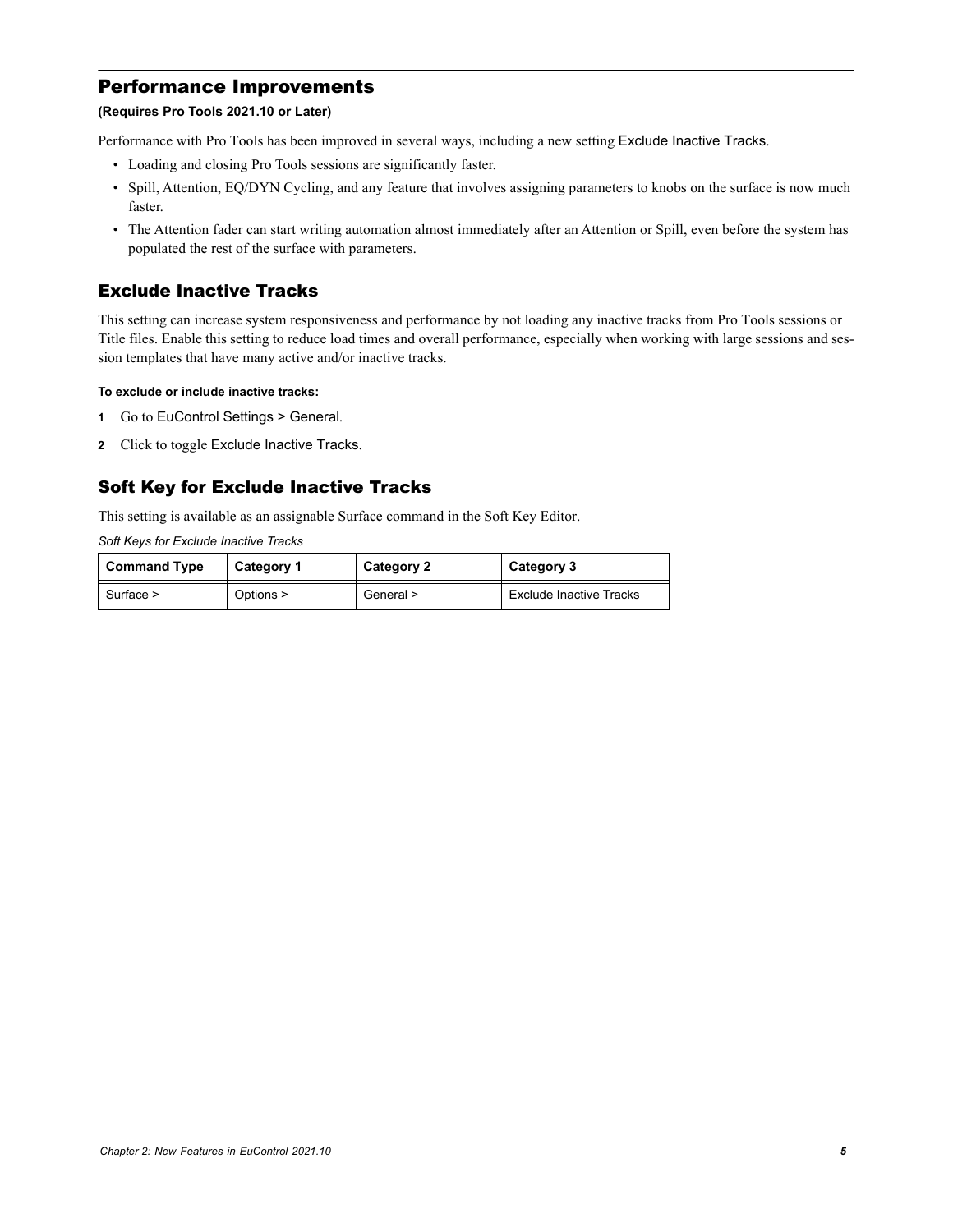## <span id="page-8-1"></span><span id="page-8-0"></span>Chapter 3: EuControl 2021.10 Release Notes

#### **for Avid S1, S3, Dock, Control app, and Artist Series Control Surfaces**

This document describes the fixed and known issues in EuControl 2021.10 for Avid S1, S3, Dock, Avid Control app, and Artist Series control surfaces.

## What's Fixed in EuControl 2021.10

### **EuControl**

- In EuControl Settings > Soft Keys, after switching to a different area using the Section pop-up menu, the **SHIFT** layer could become unable to be disabled (GWSW-15363)
- It was possible for the **Back** key to become unable to close Cubase/Nuendo plug-in windows (GWSW-15444)
- It was possible for meters to briefly appear frozen after enabling or disabling EUCON Monitor in Pro Tools (GWSW-15338)
- After first installing EuControl on Windows 10 (only), the Import Appset dialog could be shown twice (GWSW-15336)

#### **Avid Control**

- It was possible for longer plug-in names to overlap the Custom button while in Custom Knobs mode in portrait view (GWSW-15296)
- It was possible for the Control app to switch to Mixer view after switching to/from Portrait mode (GWSW-15203)
- If Display Breaks on Track Color was enabled, changing the Number of Visible Tracks setting could result in tracks being displayed incorrectly (GWSW-15407)
- It was possible for knobsets to remain visible in Inserts view after removing a plug-in (GWSW-15242)
- Knob in Inserts knobset does not clear when corresponding plugin removed from insert slot in GUI (intermittent)
- In Custom Knobs mode in Portrait mode, after adding a 7th page the page block with "+" could be off-screen (GWSW-15246)
- Track Type filtering could fail to be updated or saved correctly when filtering individual track types (GWSW-15345)
- Top level Inserts indication could fail to show bypass status correctly (GWSW-15424)
- It was possible for the Trim LED to incorrectly continue to indicate Trim mode after setting the track Automation mode to OFF (GWSW-15435)
- Meters view could fail to display correctly while in Portrait mode after rotating the tablet if the Number of Visible Channel Strips option is set to 12 (GWSW-15286)
- It was possible for track information to remain visible after disabling EUCON in the Pro Tools Setup > Peripherals dialog (GWSW-14348)

#### **Avid Control Desktop**

• When Avid Control Desktop was enabled to auto-launch it was possible that Avid Control Desktop would not be in focus after re-booting the computer (GWSW-15322)

#### **Avid Dock**

• It was possible for the Dock Left Edit section to fail to provide page 2 (**Alt**) for third party applications (GWSW-15291)

#### **Avid S1 and S3**

- It was possible for Automation indication on S1, S3, and similar OLED screens to become unreadable when that surface was in Channel mode and a track was in a Trim automation mode (GWSW-15423)
- It was possible for the upper OLED-s 10-16 to display incorrect labels such as "SCTM2" or "SCTM3" instead of being blank (GWSW-15330)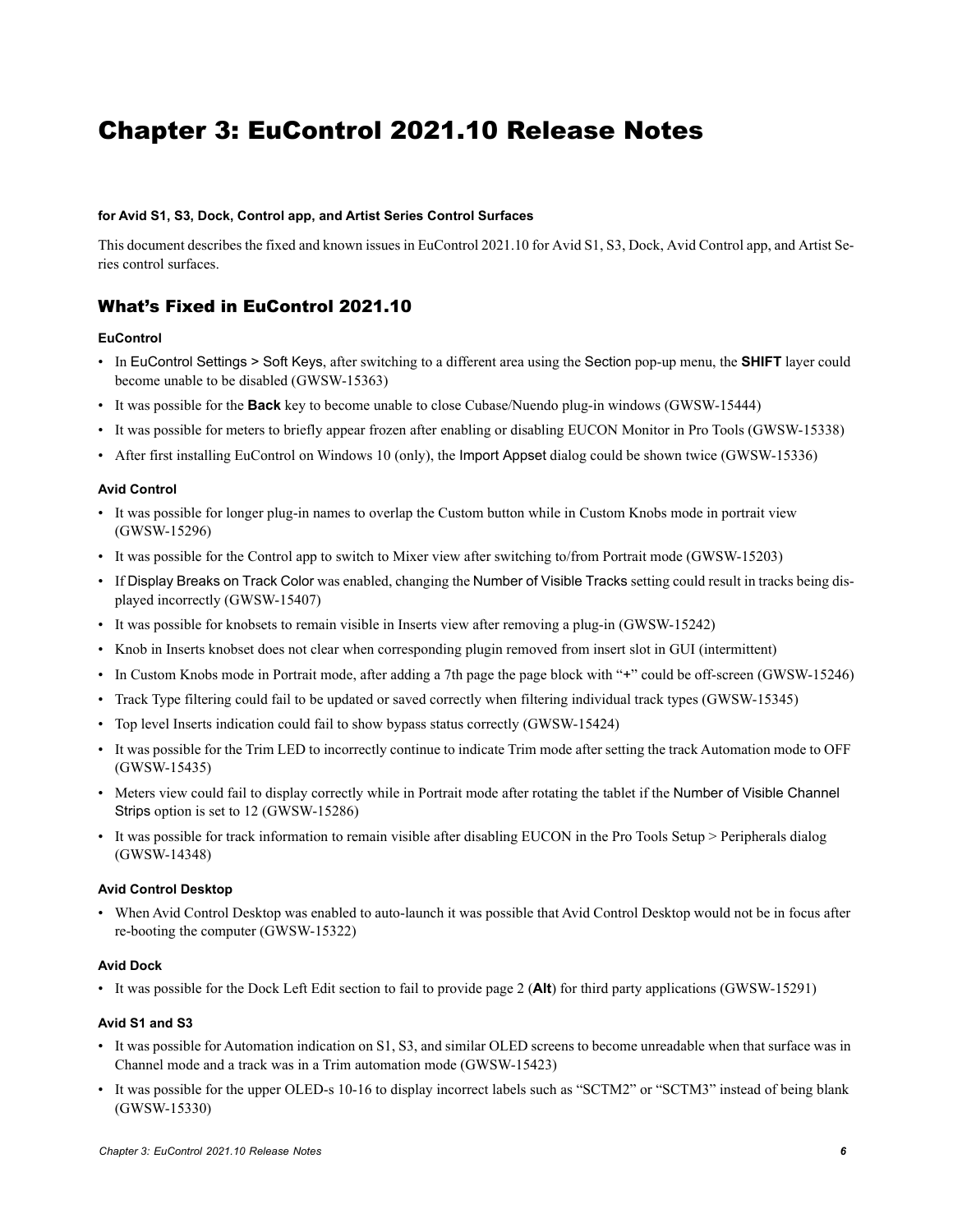### **Artist Series**

• It was possible for the Jog wheel to remain on its previous assignment after assigning a new command to the wheel (GWSW-14354)

## <span id="page-9-0"></span>What Was Fixed in Previous Versions of EuControl

## What Was Fixed in EUCON 2021.6.1

• Apple July 2021 security update for Catalina and Mojave could cause EuControl OLED/TFT graphics to be drawn incorrectly (GWSW-15317)

## What Was Fixed in EuControl 2021.6

### **EuControl**

- It was possible for the My Surfaces list to incorrectly indicate tablet mode after dragging multiple units in at once (GWSW-14092)
- It was possible for EuControl to fail to trim unnecessary logs (GWSW-14747)
- It was possible to be unable to focus XMON EUCON after unlocking Pro Tools in the Assign tab (GWSW-15011)
- It was possible for EuControl Settings to indicate a footswitch as Normal Closed for Normally Opened switches after a restart (GWSW-15053)
- Multiple plug-in windows could open when using Shift in Pro Tools (GWSW-15080)

#### **Avid Control**

- It was possible for the Brightness or Meter Height sliders to fail to adjust correctly (GWSW-14622)
- It was possible to activate Functions or Automation modes while scrolling in Mixer view (GWSW-14668)
- It was possible for Pan display to become unstable after changing track output to a bus after "no bus" (GWSW-14700)
- In Channel view, it was possible for the Automation mode indicator to show OFF after switching focus to Finder or another application, if the surfaces was not locked in the Assign tab (GWSW-14947)
- Fire HD: It was possible for connectivity to become unreliable (to resolve, on the Fire HD go to Settings > Battery > Automation Smart Suspend and disable Automatic Smart Suspend).

#### **Avid Control Desktop**

- It was possible for meter segments (Mac) or incorrect characters (Win) to be displayed (GWSW-14654)
- It was possible for Avid Control Desktop on Windows to fail to connect when connected to EuControl remotely if the host Windows computer was also connected via Ethernet to the same network as the primary EuControl workstation (GWSW-14471)
- It was possible for meters to fail under certain conditions (GWSW-14805)

#### **Avid S1**

• It was possible for S1 OLEDs to fail to update after changing Automation mode while the Enable Automation in Record preference was enabled in Pro Tools (GWSW-14025)

#### **Avid S3**

- It was possible for Shift layer Soft Key LEDs to get out of sync (GWSW-14701)
- It was possible for the lower OLEDs to exit Channel mode when a plug-in window was opened in Pro Tools (GWSW-14703)
- It was possible for S3 OLEDS and knobs to respond slowly when attentioned (GWSW-14926)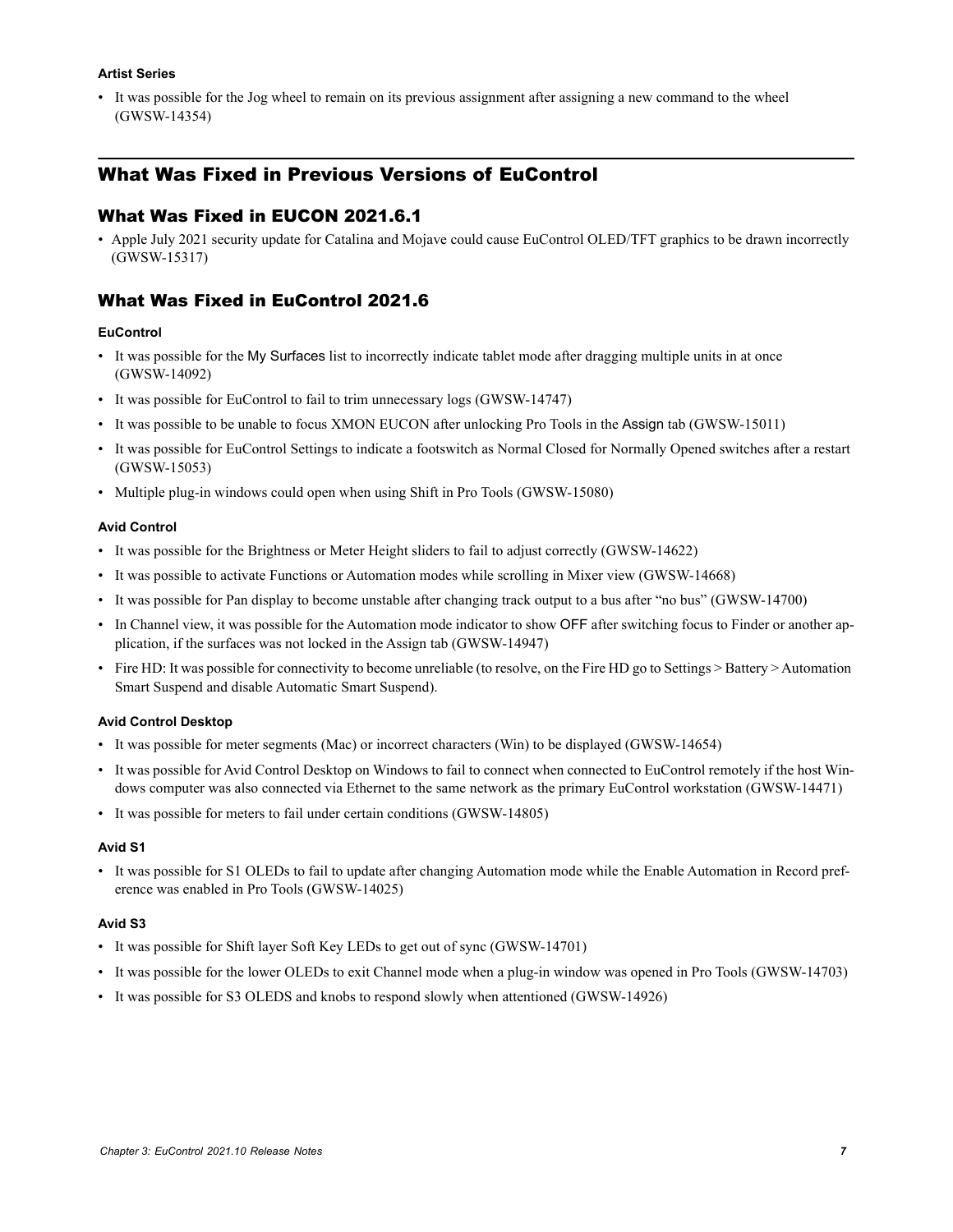## What Was Fixed in EuControl 2020.11.1

### **Avid Control**

- While focused on EQ Function, adding an EQ while ChannelStrip was the default EQ could switch the app to Dyn function (GWSW-14645)
- It was possible for Pro Tools to incorrectly show Avid Control visible tracks after reconnecting Avid Control (GWSW-14609)
- After bypassing EQ and then re-attentioning a track, it was possible for the In key LED for Channel Strip plug-in to remain lit (GWSW-14671)

#### **Avid S1 and Artist Mix**

• Steinberg Nuendo and Cubase can now access Quick Controls and Filter from the S1 or Artist Mix surface:

*Accessing Quick Controls and Filer*

| <b>Function</b>       |                          |
|-----------------------|--------------------------|
| <b>Quick Controls</b> | Press and hold Aux/Group |
| Filter                | Press and hold Pan/Mix   |

### **Avid S3**

After using changing the selection in Pro Tools, such as using the ";" shortcut, it was possible for the S3 **In** key LED to become unlit (GWSW-14670)t

## What Was Fixed in EuControl 2020.11

## **Avid Control**

- In Channel view, tapping IN to bypass a plug-in could bypass all plug-ins on a newly attentioned track instead of bypassing only the currently focused plug-in (GWSW-14261)
- After moving surfaces in the My Surfaces list of EuControl Settings, it was possible for Layouts to be missing (GWSW-14213)
- GWSW-14212
- Focusing away and then back to Pro Tools while the Layouts Recall window was displayed could leave Tracks view dimmed (GWSW-14212)
- It was possible for Layouts to be offset after assigning from the Control app (GWSW-14171)
- It was possible for EuControl to incorrectly display "Avid Control Unit Limit Exceeded" after adding a Control app tablet as an S1 Meters tablet (GWSW-14020)
- In Channel View, it was possible for knobs to incorrectly light purple when in Inserts mode (GWSW-14047)
- In Channel view, double-tapping a Send Pan knob (to reset to default) could unintentionally switch the function to Pan (GWSW-13689)
- In Channel View, it was possible for the function graph to fail to update after adding an EQ or Dynamics insert (GWSW-13569)

### **Avid Dock**

- It was possible for both **<Bank** and **Bank>** switch LEDs to be lit after opening a session that had closed Folder tracks (GWSW-14087)
- GWSW-14016
- It was possible for the **Bank** switch LEDs to fail to correctly indicate banking position (GWSW-14016)

### **Avid S1**

- When a VCA was spilled on a system with multiple S1 units, the LED for the spilled VCA could flash (GWSW-14187)
- It was possible to be unable to spill a VCA on a system that had only a single S1 (GWSW-14186)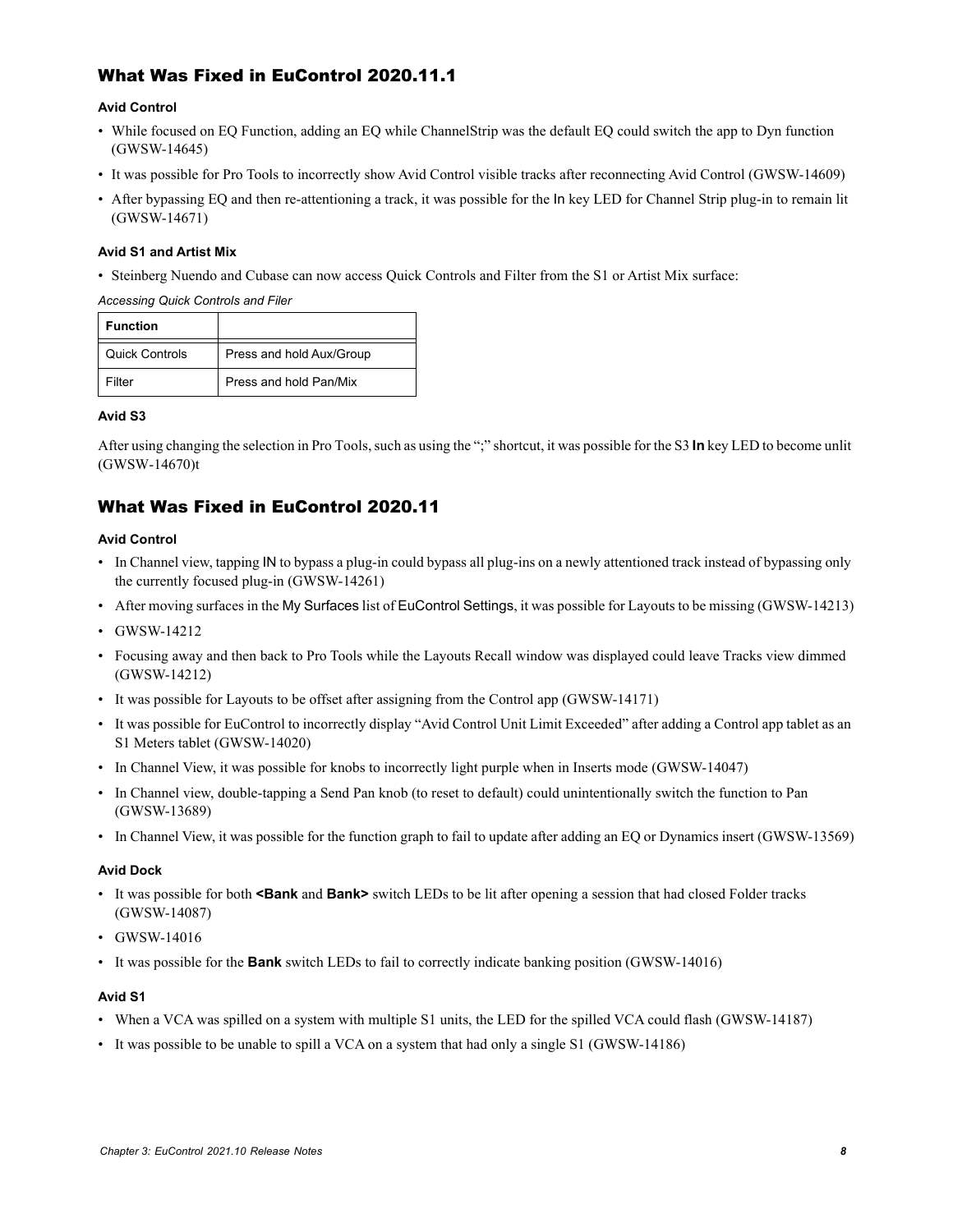#### **All Surfaces and Artist Series**

- While using Config mode to assign a Send it was possible for the last selected output name to be displayed instead of categories such as output and bus (GWSW-14162)
- It was possible for VCA Spill to revert back to the originally banked track while Select by Touch was enabled (GWSW-14096)

#### **EuControl Software**

- Devices could remain in the All Surfaces list after being powered off, or minimized (GWSW-14208)
- It was possible for a workstation to not appear in the All list after being attached (GWSW-14163)
- Text for the Footswitch section in Preferences tab was not consistent between macOS and Windows (GWSW-14194)

#### **EUCON Development Partner Applications**

- In some applications (such as Logic Pro and Cubase) version numbering could prevent Appsets from saving and loading correctly (GWSW-14466)
- Digital Performer: It was possible for tracks to appear in incorrect order on Avid Control in Master mode (GWSW-14069)
- Logic Pro: It was possible for the Avid Control app Channel view to become stuck at top level Functions after inserting plug-ins (GWSW-13980)

## What Was Fixed in 20.6.1

- When assigning tracks to Layouts from the Avid Control app while the Pro Tools session included hidden tracks or tracks within closed Folder Tracks, it was possible for incorrect tracks to appear in the Layout (GWSW-14182)
- Avid Control: Layouts could appear blank after focusing another application and then back to Pro Tools (GWSW-14211)

## What Was Fixed in 20.6

- It was possible for tracks in Pro Tools software to be unable to be taken out of Latch mode using S1 or Artist Mix (GWSW-14147)
- It was possible for automation writing to be delayed after pressing Play (GWSW-14123)

#### **Avid Control**

- Opening a Folder Track that contained a large amount of tracks could take several seconds to open on slower tablets (GWSW-14109)
- The Display Break on Track Color setting for Tracks view could fail when using track view filters (GWSW-14121)
- Performance improvements were applied to Soft Keys View to prevent Soft Key buttons from drawing slowly or incorrectly
- Meter performance has been improved
- The (redundant) Store button has been removed from the Layout Store procedure

#### **S3**

• When S3 was configured for Multi-Master mode, LED indicators could become unreliable

## What Was Fixed in EuControl 20.5

• It could take up to four seconds for automation to start being written or transport commands to be executed

#### **EuControl Software**

• While all surfaces were locked to Pro Tools in the Assign tab, any change to the My Surfaces list could cause transport button LEDs to stop working (GWSW-13995)

#### **Avid Control**

- When Channel view was set to show Tracks in upper section of portrait mode, the Display Breaks on Track Color setting could fail to be applied (GWSW-13802)
- After editing parameters on page 2 of Channel view and then attentioning another track with the same plug-in, Channel view could switch to page 1 (GWSW-13740)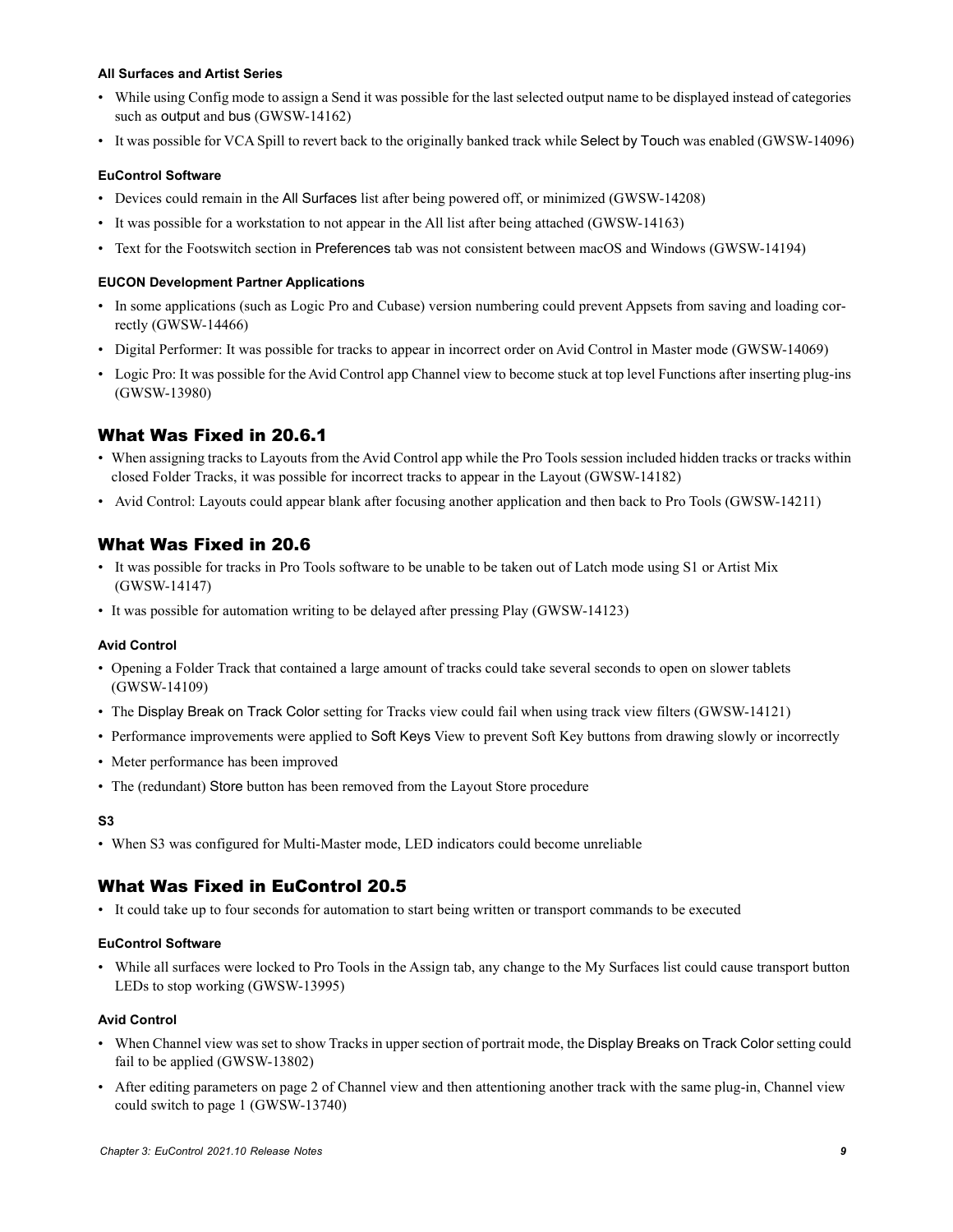- Channel View function graphs could fail to display after inserting EQ or Dyn plug-ins (GWSW-13570, GWSW-13556))
- In a session with a large number of tracks it was possible for a track to disappear from Mixer view after moving tracks (GWSW-13892)
- After renaming a track in Pro Tools it was possible for Channel view to fail to display the new name (GWSW-13829)
- It was possible for the wrong track to be displayed as attentioned after being moved in Pro Tools (GWSW-13777)
- Meters on tablets in Meters mode could fail to switch to green from blue (GWSW-13748)
- It was possible for meters to fail to operate while meter type was set to RMS (GWSW-13752)
- Abbreviations for Group and Track names needed improvement (GWSW-13694)
- Nuendo: It was possible for Functions 9-16 to fail to be displayed (GWSW-13773)

#### **S1, S3, Dock, Avid Control, and Artist Series with EuControl Software**

- S1: It was possible for Layouts to not always get recalled correctly after spilling a VCA (GWSW-13779)
- S1: When connected via Link Local the S1 could require an additional reboot at before being recognized in EuControl (GWSW-13714)
- S1: Spilling and unspilling a VCA by double-pressing the Sel switch could respond inconsistently (GWSW-13498)
- S3: Simultaneously pressing **Save** + **Cancel** (the "Eye" command) would fail to fully engage "Eye" mode (GWSW-13442)
- S3: It was possible for the User button to fail to show its assignment in the Soft Key Editor (GWSW-13819)
- Cycling through automation modes from a surface such as S1 could incorrectly disable Trim and reset the track Automation mode to off (GWSW-13755)

## <span id="page-12-0"></span>Known Issues

The following issues are not addressed in EuControl 2021.10. Where applicable, a workaround is provided.

• Avid Control: It is possible for meters to appear to freeze if you have fewer tracks in your session than the Number of Tracks in the Meters or Mixer page.

Workaround: Add enough additional tracks to your session or project to exceed the current Number of Tracks setting (for example, if the Control app Number of Tracks setting is 8, add enough new tracks so your session or project includes 8 or more).

• Microsoft Windows 10 Creators Update

If your system is running Microsoft Windows 10 Creators Update do not enable the Enable External Workstations in EuControl to avoid problems with mouse clicks.

## <span id="page-12-1"></span>Updating Firmware on EuControl Surfaces

#### **To update firmware:**

- **1** After updating EuControl software, click (Mac) or double-click (Windows) the EuControl icon and select EuControl Settings.
- **2** If necessary, click Surfaces to display the Surfaces tab.
- **3** Click a surface in the My Surfaces list so it is highlighted. If multiple surfaces are listed in the My Surfaces list, make sure only one surface is highlighted.

*Firmware must be updated on each surface separately. Updating firmware on multiple devices at the same time is not supported.*

- **4** Click Update Firmware.
- **5** Follow the instructions in the Update Firmware dialog box to proceed, and make sure to observe the following guidelines:
	- Ensure that all surfaces are connected to a trustworthy power source.
	- Do not power off the surface during the update or attempt to interrupt the update.
	- The status of the firmware update is shown in the EuControl dialog, and on the surface displays.
- **6** Click Done when the firmware update is complete. Repeat this procedure for each surface in your system.